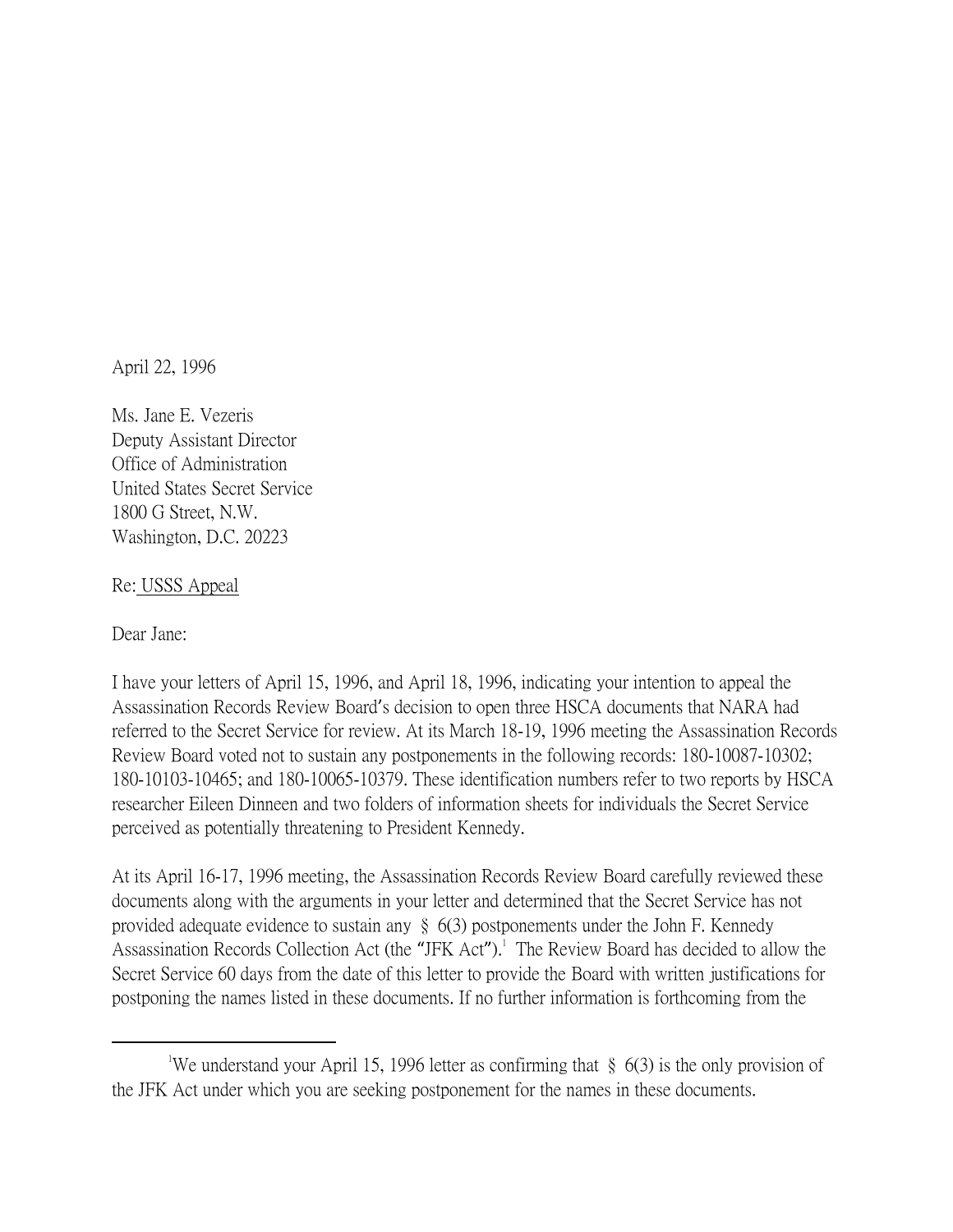Service by the end of the 60 day period, the Review Board's original decision to open these records in full will be reinstated.

## I. The Documents at Issue

(180-10087-10302) refers to "Review of JFK Trip Files for 1963." HSCA researcher Eileen Dinneen completed this four-page memo on March 24, 1978, and she attached 21 "Secret Service Report Forms" containing information from protective surveys prepared for President Kennedy's trips and from Protective Research Section files.

(180-10103-10465) refers to "Secret Service Protective Cases," a nineteen-page memorandum to Dick Billings completed by Eileen Dinneen on October 19, 1978. Dinneen analyzed protective cases established by the Secret Service in 1963.

(180-10065-10379) refers to three file folders of "Individuals Listed by Protective Research." Eileen Dinneen created a total of 413 threat sheets for individuals based on information in Protectice Research Section files. The two file folders with postponements contain threat sheets numbered 140 through 413. Dinneen's memo, "Secret Service Protective Cases," is based on information in the threat sheets.

The first file folder of "Individuals Listed by Protective Research"includes threat sheets numbered 1 through 139. The Secret Service opened the sheets in the first folder by virtue of its November 9, 1995 letter.

## II. Names in Eileen Dinneen Reports and Individual Threat Sheets Are Already in the Public Domain

The House Select Committee on Assassinations developed the materials at issue in this appeal. These three documents are interrelated as research materials compiled and presented by HSCA researcher Eileen Dinneen, and they should be viewed as a coherent project intended to analyze Secret Service protection for President Kennedy. Information released in one part of Dinneen's research project compels the release of the same information appearing in another part of her project. No privacy claim adheres where a name has already been released in any part of Dinneen's research.

The interrelatedness of these documents compels release of over 60% of the names appearing in the three records at issue. In 1978, Dinneen compiled 413 individual information sheets based on files in the Protective Research Section of the Secret Service (180-10065-10379). Dinneen analyzed the information in these sheets in her memo to Dick Billings (180-10103-10465). Her memo includes the names of 95 individuals, all of which the Secret Service wishes to postpone. *However, the Secret* Service has already released 54 of those 95 names as the subjects of protective investigations. On November 9, 1995, the Secret Service provided the Review Board with its final list of postponements in the HSCA materials referred to the Secret Service. At that time the Secret Service indicated that it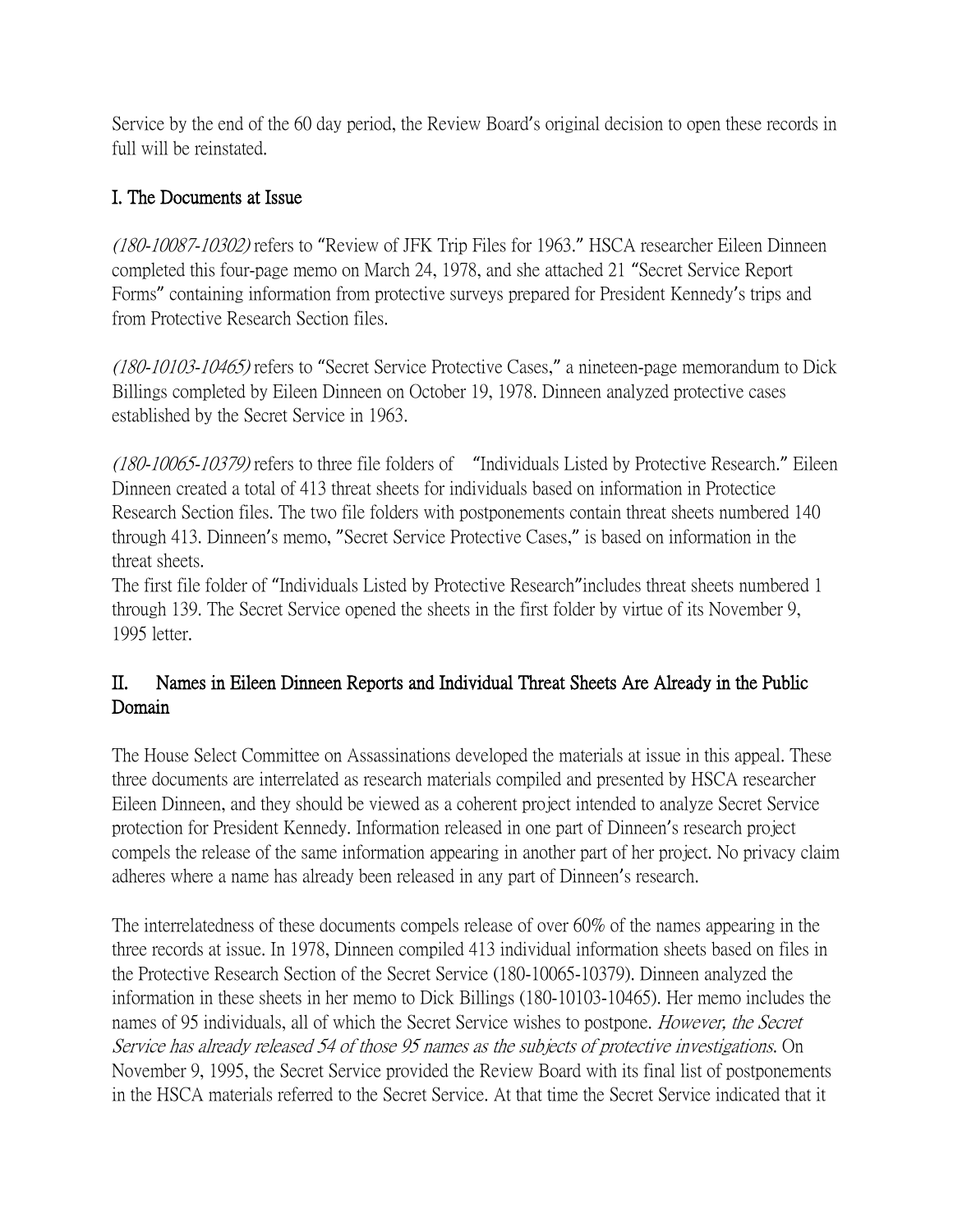would release the first file folder containing numbers 1-139 of the individual sheets, but it would claim postponements for all the names in the second and third file folders containing nos. 140-413  $(180-10065-10379)^2$ 

We fail to see how the Secret Service can claim a privacy postponement for the names of persons it has already publicly identified as subjects of protective investigations. Even if the initial disclosure of these subjects of protective investigations constituted an unwarranted invasion of privacy, postponing the same information in other documents cannot remedy this situation.

Similarly, the Secret Service claims postponements for names on the individual sheets numbered 140 through 413, i.e. file folders two and three (180-10065-10379). Yet the Service did not claim any postponements for names in the first file folder, nos. 1-139, which were released by the November 9, 1995 letter. The Secret Service must explain why the names in the second two file folders merit a higher standard of privacy protection than the names in the first file folder.

The Secret Service claimed postponement for 38 names in Eileen Dinneen's "Review of JFK Trip Files for 1963." (180-10087-10302) Of those 38 names, at least 19 are already in the public domain, having been released in protective surveys.

## III. The Records in Question Have an Enhanced Level of Public Interest

 $\overline{a}$ 

The JFK Act specifically referred to congressional records as subject to release. See § 2(a)(4) and § 5(c)(2)(G)(i). Dinneen's reports provide insight for researchers interested in the effectiveness and scope of Secret Service protection for President Kennedy. Researchers would naturally be interested in studying potential threats to President Kennedy as understood by the Secret Service during the Kennedy administration. Congress intended that "all records should be eventually disclosed to enable the public to become fully informed about the history surrounding the assassination." JFK Act § 2(a)(2). Dinneen's reports contribute to a broader public understanding of that history.

Dinneen's memo to Billings (180-10103-10465) was largely based on information compiled from the individual sheets, but her "Review of JFK Trip Files" (180-10087-10302) is especially valuable because it is based on records that no longer exist. The Secret Service authorized the destruction of protective surveys for President Kennedy in the 1961-1963 period. Both the authorization of destruction and the actual incineration of these records took place after the passage of the JFK Act.

 $2^2$ In addition to the names listed on sheets 1-139, the Dinneen memo (180-10103-10465) and the second and third file folders of assassination record number (180-10065-10379) include names of five more individuals already publicly identified as of interest to the Protective Research Section: John Warrington, Thomas Vallee, Thelma King, Richard Case Nagell, and Lee Harvey Oswald.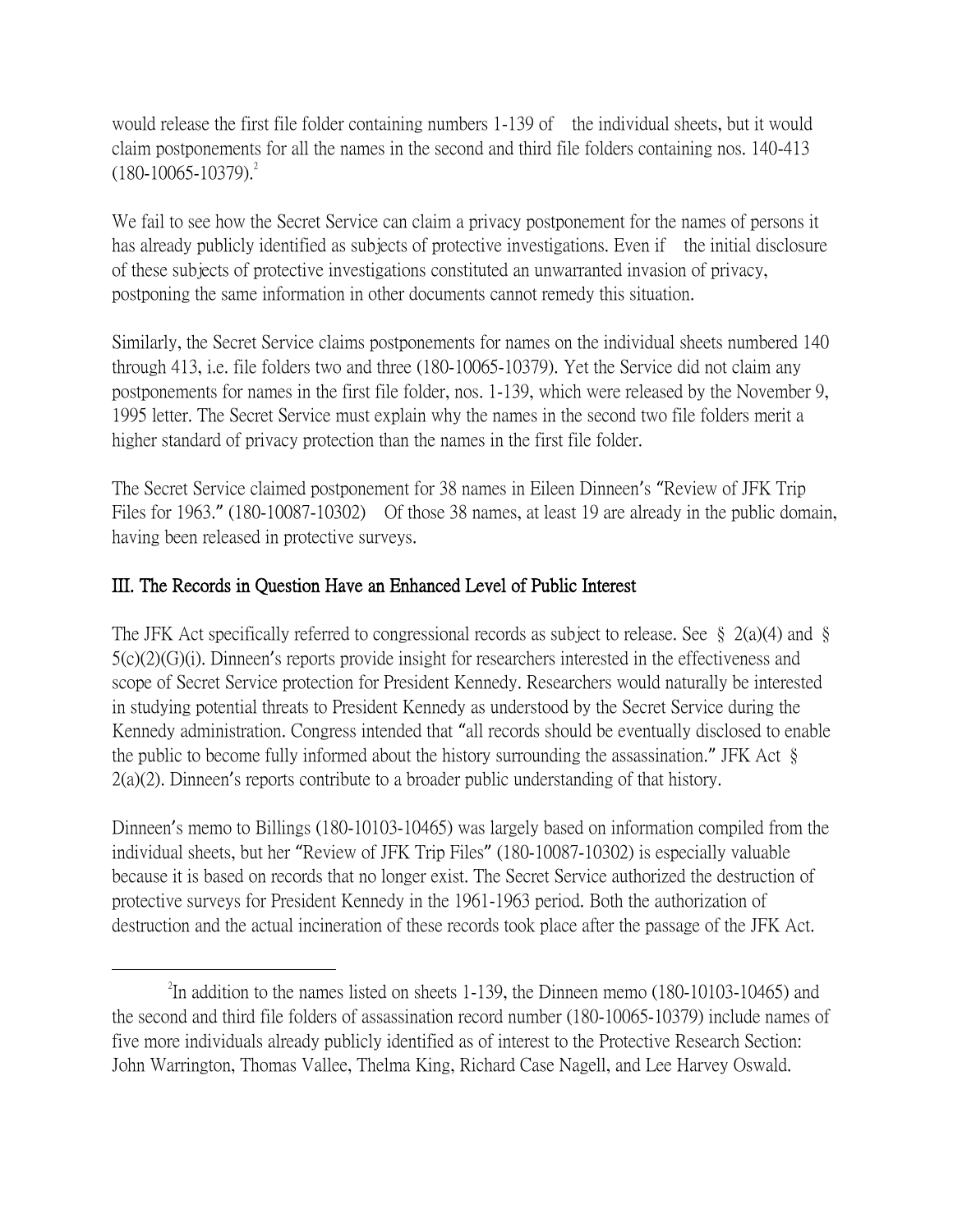Because Dinneen's report on JFK trip files is based on materials that the Secret Service destroyed, it carries with it a significantly enhanced presumption of release. Dinneen's reports invite, and should receive, full public scrutiny.

We must take issue with the narrow view of the public interest in disclosure expressed in your April 15, 1996 letter. "Who did it" is not the only question surrounding the assassination of President Kennedy that commands profound and legitimate public attention. Rather, from the Warren Commission forward, official inquiries have focused on the performance of law enforcement and intelligence agencies, including the Secret Service, in an effort to understand how such a tragedy could occur and how best to guard against its recurrence. The documents in question reflect the HSCA's efforts to address these questions.

## IV. Secret Service Obligations Under the JFK Act

Out of a total of 133 names listed in Dinneen's two reports (180-10087-10302 and 180-10103-10465), at least 73 have already been released. The JFK Act requires the Secret Service to provide specific evidence for a § 6(3) postponement for each of the remaining names on the individual sheets (180-10065-10379), the Dinneen memo to Dick Billings (180-10103-10465), and the Dinneen report on the presidential trip files (180-10087-10302).

Evidence for postponement must be compelling enough to overcome the presumption of release stated in the JFK Act § 2(a)(2). In order to meet the requirements for a § 6(3) postponement, the Secret Service must provide a written justification for each individual that includes the following information:

a) Is the individual still alive?

b) If so, how will release of the name constitute an unwarranted invasion of privacy?

Keeping in mind that the JFK Act allows postponements only in the rarest cases and that the records on which Dinneen based her reports are now over thirty years old, the Secret Service will be undertaking a heavy burden as it seeks to meet the standard for a  $\S$  6(3) postponement.

At its March 18-19, 1996 meeting, the Review Board voted to open the two Dinneen reports (180-10087-10302 and 180-10103-10465) and the individual sheets (180-10065-10379) in full. The Board will delay the transfer of these documents to the National Archives for 60 days from today's date in order to give the Secret Service adequate time to complete its justifications for the postponement of names. The Review Board will consider evidence that specifically addresses the above criteria. At the end of the 60 day period, the Board will open names of individuals for whom